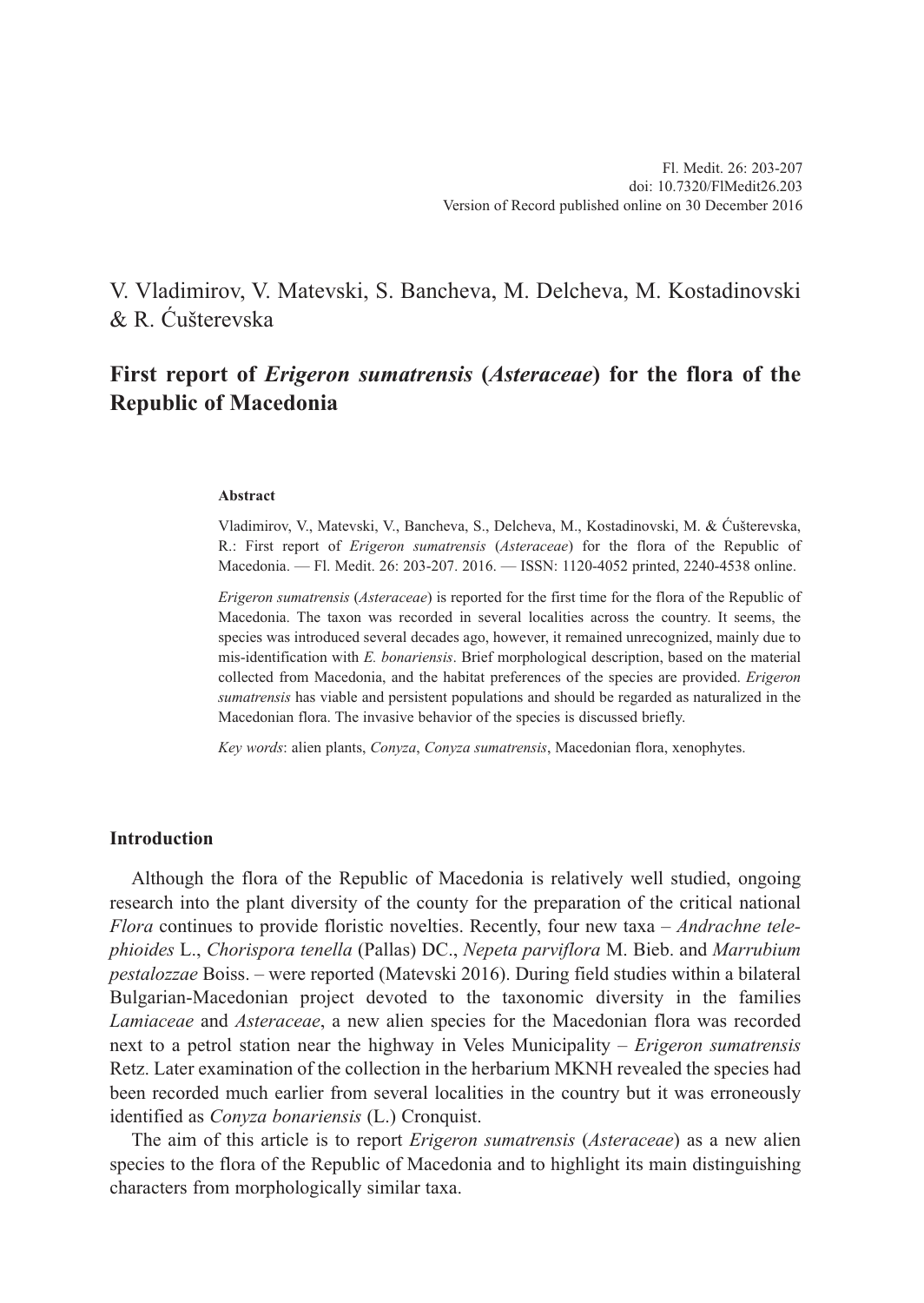## **Material and methods**

Plant material collected by the authors in the field as well as the material stored in the Herbarium (MKNH) of the Institute of Biology, Faculty of Natural Sciences and Mathematics in Skopje was investigated. Morphological characters were noted from the examined specimens and compared with those from relevant taxonomic literature (Marshall 1973; Davis & al. 1988; Wurzell 1988; Milović 2004; Vladimirov & Kuzmanov 2012). Data about the habitats of the species is based on the authors' personal observations. Plant nomenclature and taxonomy is consistent with Euro+Med Plant base (Greuter 2006-).

### **Results and discussion**

*Erigeron sumatrensis* Retz., Observ. Bot. 5: 28 (1788) [syn.: *Conyza sumatrensis* (Retz.) E. Walker; *C. albida* Spreng.; *Erigeron albidus* (Spreng.) A. Gray].

Annual to biennial. Stems 50–180 cm, branched above, grayish-green, densely hairy, with two types of eglandular simple hairs – dense, appressed, pointing upward short hairs, and sparse, patent longer hairs. Leaves numerous, simple, alternate,  $4-10 \times 0.6-1.2$  cm, elliptic-lanceolate to lanceolate, remotely dentate, lower petiolate, the uppermost sessile, pubescent. Synflorescence paniculate, rhombic in outline, many-flowered. Involucral bracts in 2–3 rows, linear-lanceolate, 3–5 mm long, densely pubescent, grayish-green. Ligulate florets numerous, female, in several rows, ligule shorter than 0.5 mm (inconspicuous); tubular florets few (ca. 15), hermaphrodite. Achenes obovate, compressed, 1–1.5 mm long, with a pappus of 4–5 mm long, pale-brownish hairs. Flowering June to November, fruiting July to November.

In the Macedonian flora, *E. sumatrensis* is morphologically most similar to two alien, congeneric species – *E. canadensis* L. and *E. bonariensis*. *Erigeron canadensis* differs from the other two species by having glabrous to subglabrous involucral bracts, green stem with sparse patent hairs, and conspicuous, 0.5–1 mm long whitish ligules. *Erigeron sumatrensis* differs from *E. bonariensis* in having rhombic in outline synflorescence, with side branches not exceeding the central branch (funnel-shaped in *E. bonariensis*, with side branches usually much overtopping the central branch), most peduncles 1–2 times longer than capitula in fruiting stage (peduncles 2–6 times longer than capitula in *E. bonariensis*), grayish-green involucral bracts (usually purple-tipped in *E. bonariensis*), receptacle 1.8– 2.8 mm wide (2.6–3.9 mm wide in *E. bonariensis*) and pale-brownish pappus hairs (dirtywhite in *E. bonariensis*).

*Distribution in the Republic of Macedonia:* – Skopje, in the city centre (near Sajmište), 20 Nov 1992, coll. V. Matevski; Skopje, Gazi Baba, 25 Sept 1999, coll. V. Matevski; Gradsko: Stobi, by a pathway, 140 m a. s. l., 30 Jun 1999, coll. V. Matevski; Star Dojran, Mrdaja, sandy places in front of Mlaz hotel, 22 Sept 1999, leg. V. Matevski; Star Dojran, Mrdaja, in front of Mlaz hotel, on the sands around the lake, 02 Dec 2000, leg. V. Matevski; Kočani, between Kočani town and Istibanja village, by the road, 375 m a. s. l., 41° 55′ 07″ N, 22° 29′ 30″ E, 15 Oct 2005, coll. V. Matevski & M. Kostadinovski; Makedonska Kamenica, between Istibanja village and Makedonska Kamenica, by the road, 389 m a. s. l.,  $41^{\circ}$  56' 00" N, 22 $^{\circ}$  30' 50" E, 15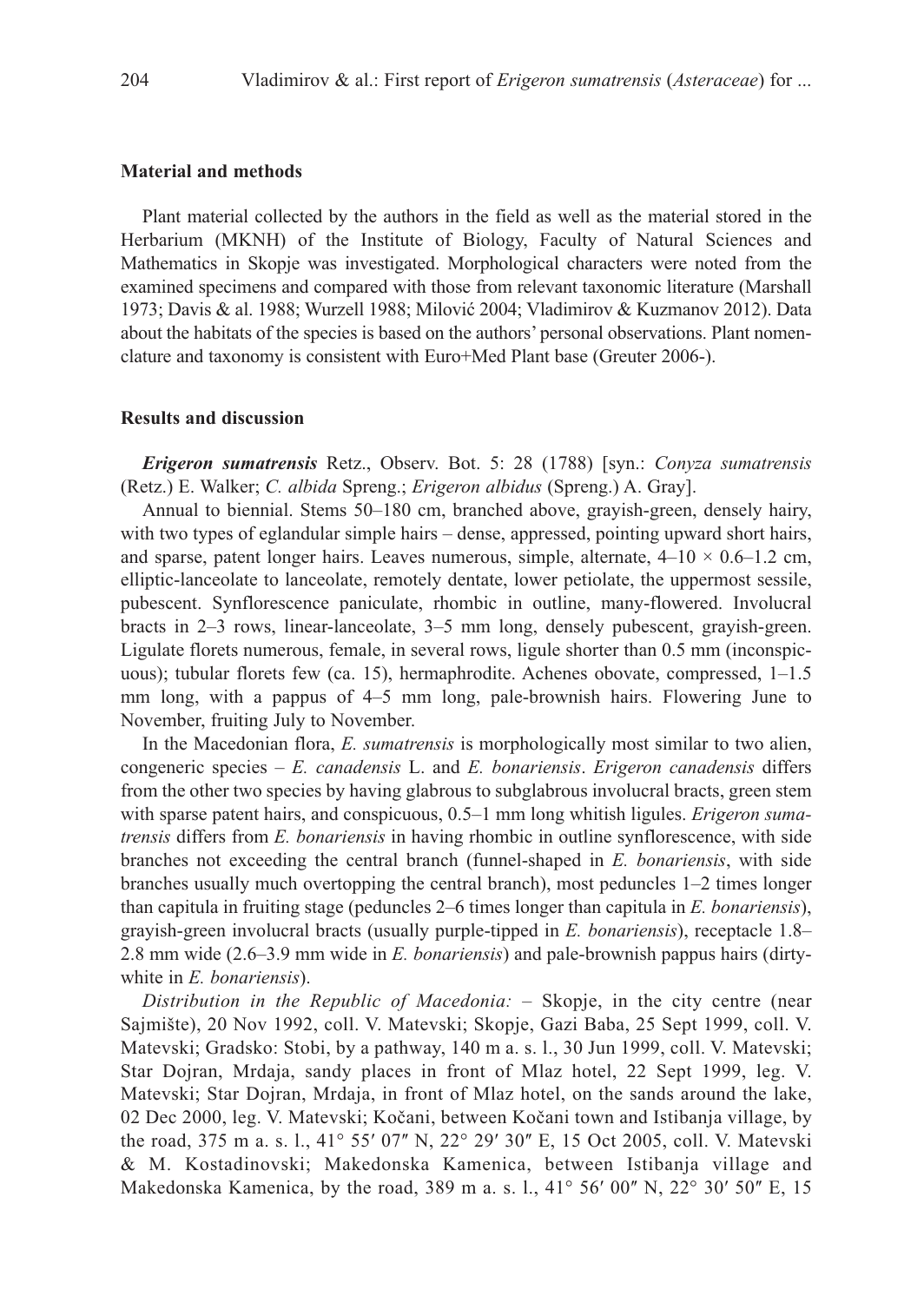Oct 2005, coll. V. Matevski & M. Kostadinovski; Veles: Gradsko, near the junction to Prilep, 167 m a. s. l., 41° 33′ 15″ N, 21° 57′ 30″ E, 06 Oct 2006, coll. V. Matevski; Veles: Dolno Kalaslari village, by a petrol station near Aleksandar Makedonski Highway [E-75(A1)], 187 m a. s. l., 41<sup>o</sup> 41' 07" N, 21<sup>o</sup> 49' 59" E, 21 Oct 2016, growing together with *E. canadensis* and *E. bonariensis*, *V. Vladimirov, M. Delcheva, S. Bancheva* (SOM) (Fig.1).

If not otherwise stated, the examined herbarium specimens have been stored in the Herbarium (MKNH) of the Institute of Biology, Faculty of Natural Sciences and Mathematics in Skopje and in the herbarium (SOM) of the Institute of Biodiversity and Ecosystem Research, Bulgarian Academy of Sciences, Sofia.

Apparently the species was introduced long ago, however, it remained unrecognized by *E. bonariensis*, mainly due to the lack of relevant taxonomic literature, e.g. in Cronquist (1976) only *E. canadensis* and *E. bonariensis* were included.

*Distribution worldwide:* – Native to South America. Introduced and naturalized to all continents except for Antarctica (Thébaud & Abbott 1995; Pruski & Sancho 2006). In the Balkan Peninsula, *E. sumatrensis* was recorded in almost all countries: Albania (Baltisberger & Lippert 1987), Bulgaria (Vladimirov 2009; Petrova & al. 2013), Croatia (Milović 2004), Greece (Danin 1976, 1983), Montenegro (Stešević & Petrović 2010, sub *Conyza albida*), Romania (Anastasiu & Memedemin 2012), Serbia (Niketić & Jovanović 2002; Vrbničanin & al. 2004), Slovenia (Poldini & Kaligarič 2000), Turkey-in-Europe (Davis & al. 1988: 161-162).



Fig. 1. Distribution of *Erigeron sumatrensis* in the Republic of Macedonia.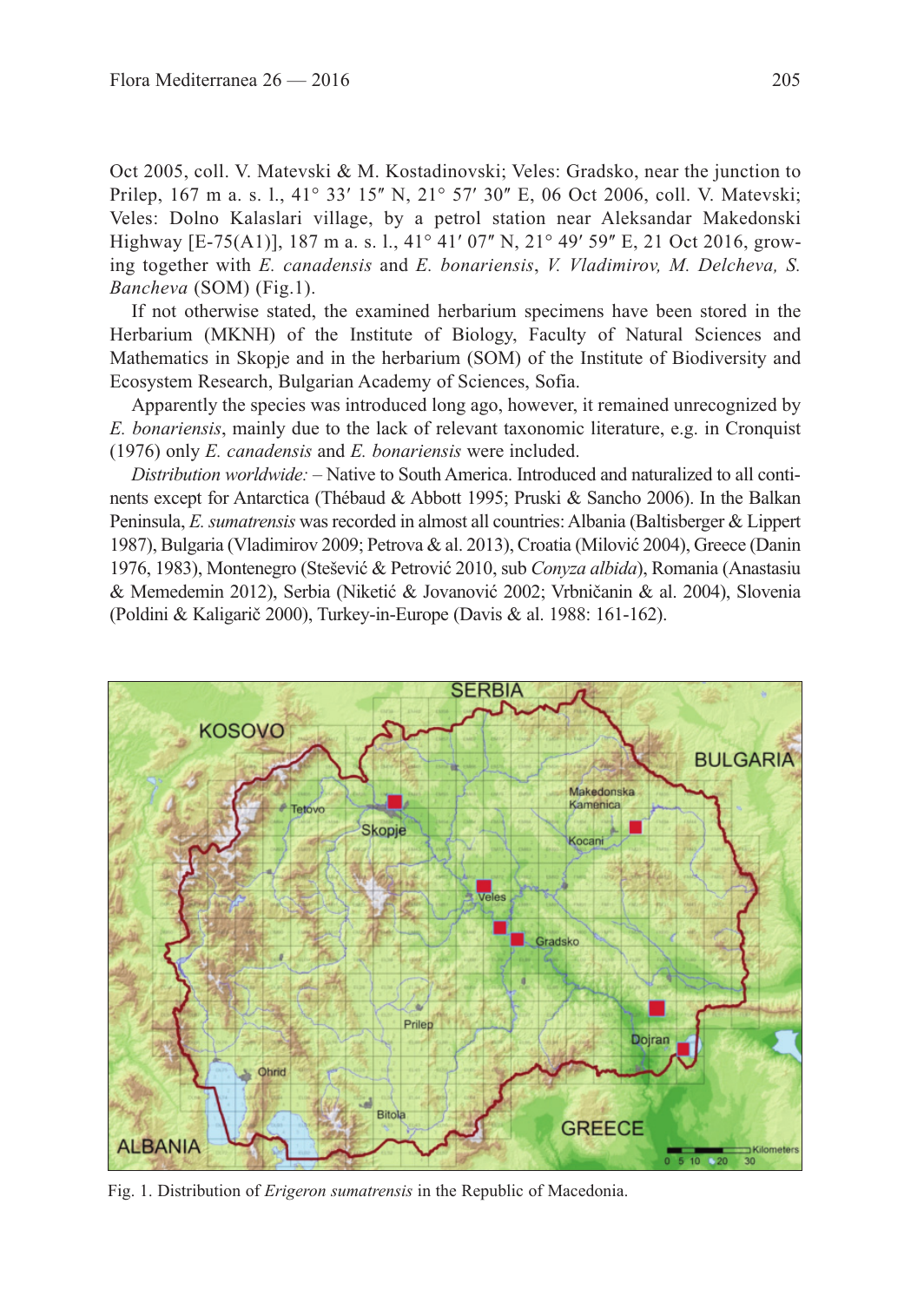*Habitat preferences:* – *Erigeron sumatrensis* grows in open, sunny to partly shaded places, mainly in disturbed or man-made habitats – road embankments, railroad tracks, urban areas, waste lands, arable land, row crops, vineyards and orchards. In many of these sites, *E. sumatrensis* grows together with *E. canadensis* and/or *E. bonariensis*, and in these cases it usually reaches the biggest size of the three species.

*Invasiveness:* – The observed populations of the species in Macedonia are viable and persistent, not dependent on further introductions or maintenance by humans, which suggests that the species should be regarded as naturalized in the Macedonian flora in the sense of Richardson & al. (2000). Invasive behavior of the species has been reported for some of the neighbouring countries, e.g. for Bulgaria (Vladimirov 2009; Petrova & al. 2013). In fact, *E. sumatrensis* and *E. canadensis* are considered the most widespread species throughout the world (Thébaud & Abbott 1995) included the small Mediterranean islands (Celesti-Grapow & al. 2016). Each specimen of the taxon produces an enormous amount of seeds which are very easily dispersed by wind. This, as well as other reproductive traits, e.g. autonomous seed production, versatile mating system of self- and cross-pollination, generalized pollination system, high germination rate (Hao & al. 2009), make the species a very efficient colonizer in open, disturbed or free of vegetation places. However, the species is less competitive than native plants if the disturbance of the ground is discontinued. Therefore, *E. sumatrensis* is not or very rarely seen in most of the well preserved natural habitats, e.g. grasslands. However, it may become invasive in natural sparsely vegetated habitats. The species is an important and highly aggressive weed in agricultural land.

#### **Acknowledgements**

Financial support by the Macedonian Academy of Sciences and Arts and by the Bulgarian Academy of Sciences under the project '*Floristic and taxonomic studies of selected genera from the families Lamiaceae and Asteraceae in the border regions of Macedonia and Bulgaria*' is gratefully acknowledged.

### **References**

- Anastasiu, P. & Memedemin, D. 2012: *Conyza sumatrensis*: a new alien plant in Romania. Bot. Serbica **36(1):** 37-40.
- Baltisberger, M. & Lippert, W. 1987: Compositen aus Albanien. Candollea **42(2):** 679-691.
- Celesti-Grapow, L., Bassi, L., Brundu, G., Camarda, I., Carli, E., D'Auria, G., Del Guacchio, E., Domina, G., Ferretti, G., Foggi, B., Lazzato, L., Mazzola, P., Peccenini, S., Pretto, F., Stinca, A. & Blasi, C. 2016: Plant invasions on small Mediterranean islands: An overview. – Pl. Biosyst. **150(5):** 1119-1133. doi: 10.1080/11263504.2016.1218974
- Cronquist, A. 1976: *Conyza* Less. P. 120 in: Tutin, T. G., Heywood, V. H., Burges, N. A., Moore, D. M., Valentine, D. H., Walters, S. M. & Webb., D. A. (eds), Flora Europaea, **4.** – Cambridge.
- Danin, A. 1976: On three adventive species of *Conyza* (*Compositae*) in Greece. Candollea **31:** 107-109.
- 1983: *Conyza albida* Sprengel. P. 283 in: Greuter, W. & Raus, Th. (eds), Med-Checklist Notulae, 8. – Willdenowia **13(2):** 277-288.
- Davis, P. H., Mill, R. R. & Tan, K. 1988: Flora of Turkey and the East Aegean Islands, **10.** Edinburgh.
- Greuter, W. 2006-: *Compositae* (pro parte majore). In: Greuter, W. & Raab-Straube, E. von (ed.), Compositae. Euro+Med Plantbase – the information resource for Euro-Mediterranean plant diversity. – http://www.emplantbase.org/home.html [Accessed 15/11/2016].